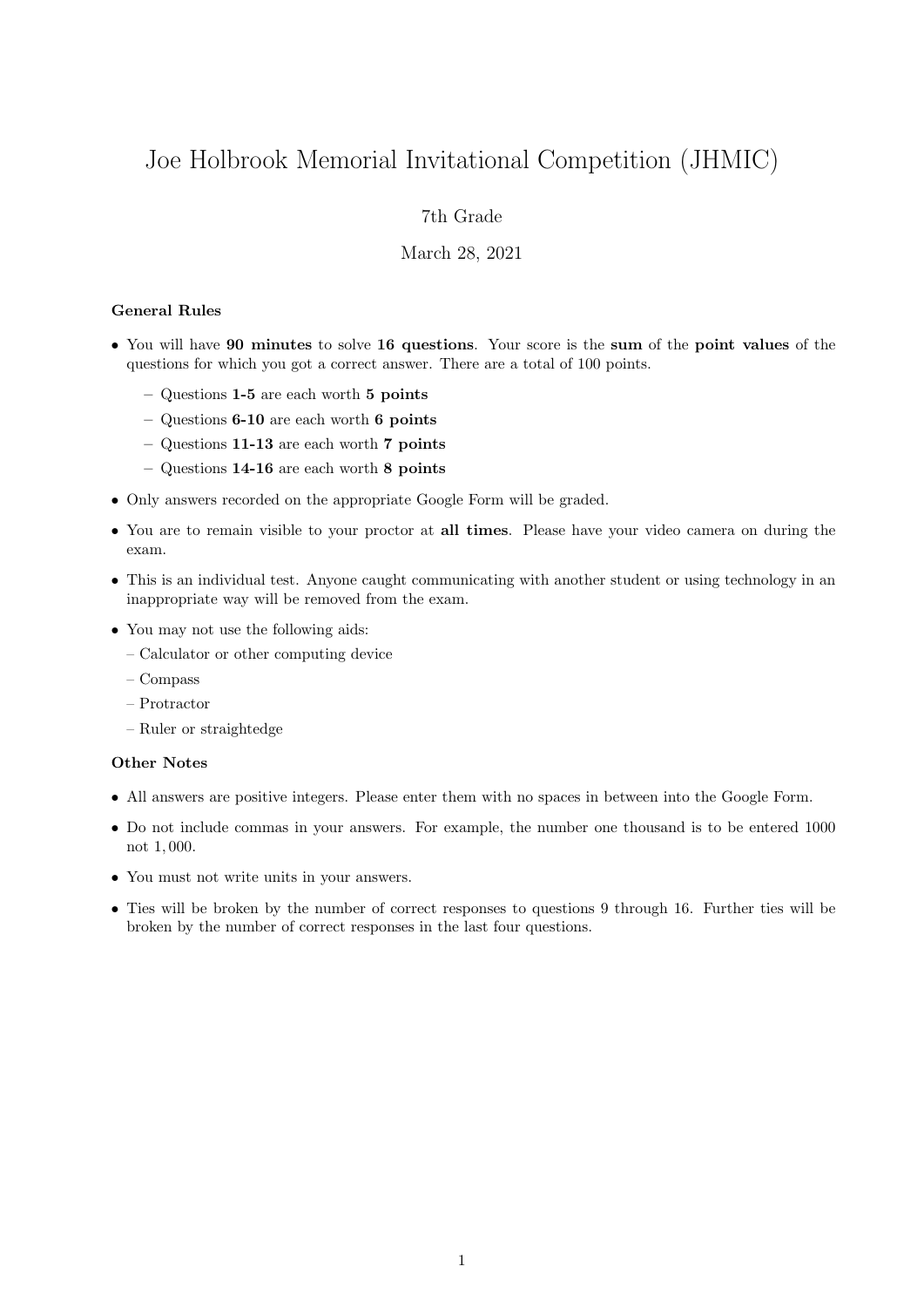- 1. [5 pts]A fair six sided die with the numbers 1 through 6 on its sides is rolled twice. The probability that the sum of the numbers rolled is prime is  $\frac{a}{b}$  in simplest terms. What is  $a + b$ ?
- 2. [5 pts] For how many integers b is  $114<sub>b</sub>$  a base b number that is less than 1000?
- 3. [5 pts] Help Nikhil fill in the other seven numbers in the following 3 by 3 grid with the numbers from 1-9 such that the sum of the numbers in each row is equal and the sum of the numbers in each column is equal. (Note that 3 and 9 are already filled in and each number should be used exactly once). Let a be the product of the four numbers in the corners and b be the product of the four numbers on the sides. What is  $a + b$ ?



- 4. [5 pts] Three cows and two sheep can paint a barn in the same amount of time as a cow and seven sheep. Given that a cow can paint the barn in 5 hours, how many minutes will it take two cows and five sheep to paint the barn?
- 5. [5 pts] Let ABCD be a square of side length 70 and point P be inside the square such that the ratio of the area of  $\triangle APB$  to  $\triangle CPD$  is 3:11 and the ratio of  $\triangle BPC$  to  $\triangle DPA$  is 5:2. What is AP?
- 6. [6 pts] The five distinct numbers a, b, c, d, e satisfy the property that the mean of the medians of the five sets  $\{a, b, c, d\}, \{a, b, c, e\}, \{a, b, d, e\}, \{a, c, d, e\}, \text{ and } \{b, c, d, e\} \text{ is equal to } 1.2 \text{ times the median of the five.}$ means of these same sets. Given that the median of the original set is 51, what is the sum of its maximum and minimum element?
- 7. [6 pts] In how many ways can Jim distribute 180 indistinguishable apples amongst his three friends, Al, Bob, and Chrysanthemum, such that the number of apples that each person receives is a factor of the number of apples that someone else receives? For example, a configuration that works is Al receiving 4 apples, with Bob and Chrysanthemum receiving 88 apples each.
- 8. [6 pts] Let there be a clock with two hands, one with length 2 and one with length 1. Alice picks a random time to look at the clock. The probability the area of the triangle formed by the two clock hands at that time is at least  $\frac{1}{2}$  can be written as  $\frac{a}{b}$ , where a, b have a greatest common divisor of 1. What is  $a + b$ ?
- 9. [6 pts] Greg writes the numbers 1, 2, 3, 4, 5 onto a blackboard. He writes the expression  $(ab + c)d + e$ onto the board. He tells Nikhil to randomly substitute in the numbers into the five variables such that every number is used. The probability Nikhil's number is even can be written in the form  $\frac{x}{y}$  in simplest terms. What is  $x + y$ ?
- 10.  $[6 \; pts]$  For real numbers a less than r, both with absolute value less than 1, the infinite geometric series with first term a and common ratio r has the same sum as the one with first term r and common ratio a. If  $r \cdot a = \frac{10}{10}$  $\frac{10}{49}$ , then  $2020(r-a)$  is in simplest terms  $\frac{p}{q}$ . What is p+q?
- 11. [7 pts] Let there be a 4 by 4 grid. Define a T-shape as the union of a 1 by m strip and a n by 1 strip such that
	- (a) the two strips are perpendicular
	- (b) the two strips share one cell that is the endpoint of one of the strips but not the other
	- (c) both strips have a length of at least 2

How many  $T$ -shapes are there in the grid? The red shapes below illustrate some valid  $T$ -shapes, while the blue shape is not a valid T-shape.